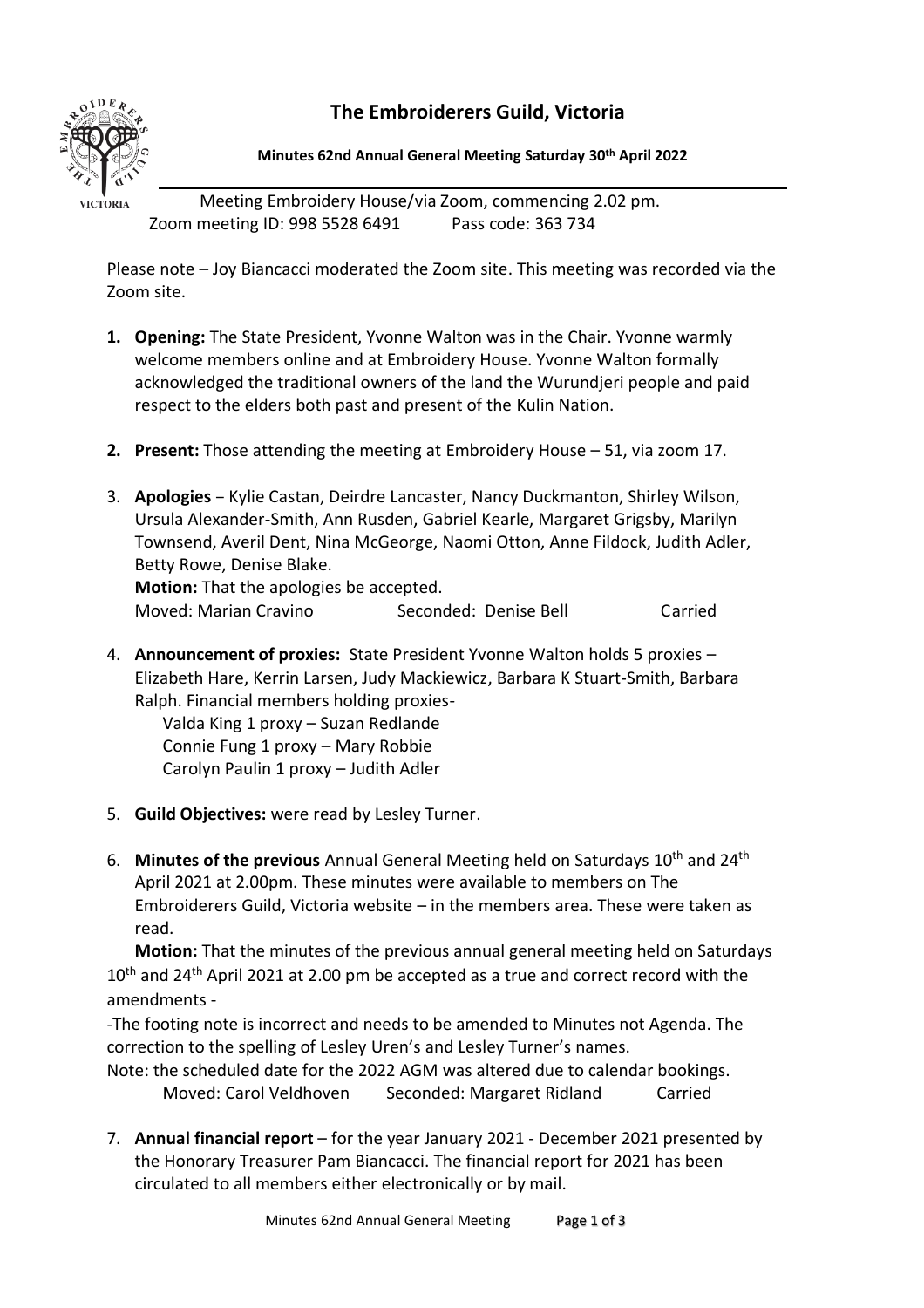**Motion:** That the annual financial report for 2021 be accepted with the addition of the Honorary Treasurer's name [Pam Biancacci] listed on page 2 of the document and the minor amendment to Dr Denise Bell's details and the change of Denise Blake to Denise Bell.

Moved: Pam Biancacci Seconded: Wendy Findlay Carried Note: These minor adjustments did not affect the figures presented.

## 8. **State President's annual report.**

**Motion:** That the State President's annual report be accepted: Moved: Carolyn Paulin Seconded: Valda King Carried Note the report will be attached at the end of this document.

## **9. Election [Announcement] of Office Bearers.**

The State President Yvonne Walton vacated the chair for the duration of the announcement of the Board members 2022. Wendy Findlay took the chair to announce.

| State President - Ann Denmead                             |                                |
|-----------------------------------------------------------|--------------------------------|
| Proposed: Sarah Lia                                       | <b>Seconded: Yvonne Walton</b> |
| State Vice President - Joy Biancacci                      |                                |
| <b>Proposed:</b> Sue Earey                                | <b>Seconded: Marion Groom</b>  |
| State Vice President – Rhonda Fincham                     |                                |
| <b>Proposed:</b> Wendy Findlay                            | Seconded: Stella Hyde          |
| <b>Board Member - Denise Bell</b>                         |                                |
| <b>Proposed:</b> Valda King                               | <b>Seconded: Connie Fung</b>   |
| <b>Board Member - Valda King</b>                          |                                |
| Proposed: Ann Denmead                                     | Seconded: Stella Hyde          |
| Board Member – Georgia Skelton                            |                                |
| <b>Proposed: Adrienne Sylva</b>                           | Seconded: Melanie Hill         |
| <b>Board Member – Fiona Smith</b>                         |                                |
| <b>Proposed:</b> Yvonne Campbell Seconded: Wendy Pattison |                                |

As the number of nominations did not exceed the number of positions, all nominees were declared duly elected.

#### **10. Appointment of Honorary Treasurer and Honorary Secretary.**

The State President in accordance with Clauses 36 and 37 of the Articles of Association of The Guild concerning the appointment of an Honorary Treasurer and Honorary Secretary declared that Pam Biancacci and Helen Crabb respectively had agreed to fill the positions 2022/2023 and were duly appointed.

## **11. Appointment of Reviewer.**

Motion: That Stockdale & Associates be appointed as the reviewer for 2022. Moved: Ann Denmead Seconded: Connie Fung Carried

## **12. Appointment of Solicitor.**

**Motion:** That Sarah Lia [solicitor] has agreed to provide guidance to The Embroiderers Guild, Victoria for 2022, as required.